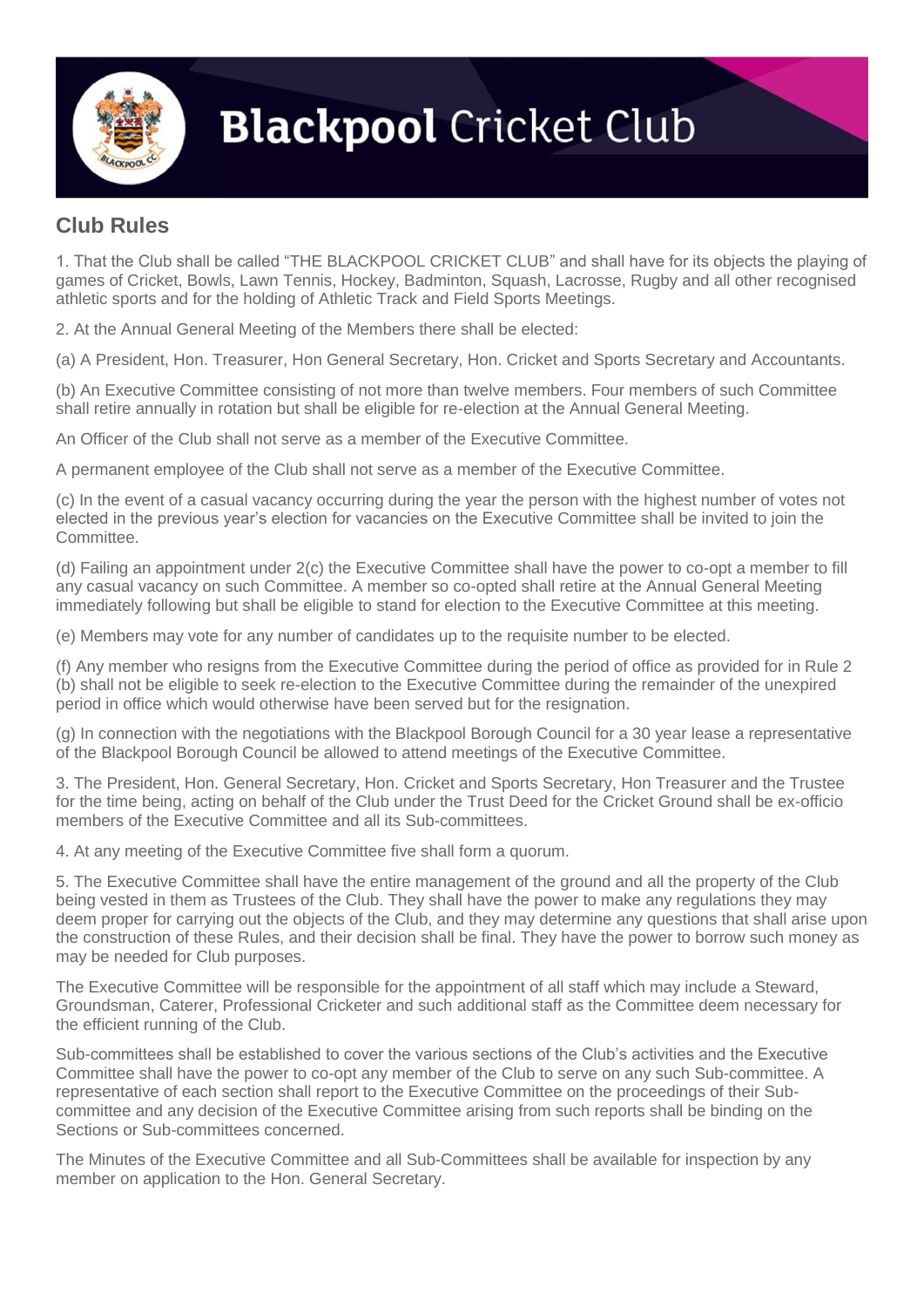6. At every Meeting of the Members, whether General or Special and at every Meeting of the Executive Committee, every member except Junior members present shall have one vote, and, when voting is equal the Chairman shall have a second or casting vote.

7. The Captains and Vice-Captains shall be appointed by the Executive Committee on the recommendation of the Cricket Sub-Committee.

8. The Annual Subscriptions shall be: Patrons £40.00; Members £20.00; Senior Citizens (i.e. persons aged 60 years and over) £15.00; Sports playing members (to include cricket and squash) £70.00; Players 18 to 21 years of age £35.00; Junior Players 12 - 18 years of age £15.00; Junior Players under 12 years of age £10.00; Family Membership (two adults and their children under 18 years of age) £60. All ages referred to above are as at 1st April in the year.

Other Subscriptions: Life Members £300.00

These Subscriptions except the first subscription of a new member which shall be payable on election, are due in advance on the 1st April of each year, and must be paid by the 1st May. Failure to pay by the due date will nullify membership until such time as the necessary subscription is paid. In the case of New Members failure to comply with this Rule shall render the election to membership void.

No playing member of any section to be eligible for selection after 1st May if their subscription is not paid in full.

Life memberships can be paid in instalments acceptable to the Executive Committee.

All persons who use the Club on a regular basis must be a member in their own right.

9. If a Member's subscription remains unpaid after the 1st May, the Executive Committee may remove the name from the list of Members.

Any Member accepting a Member's Card shall be liable for the Annual Subscription payable in respect of the same as provided for by Rule 9, and such acceptance shall be considered an agreement by the Member to pay the said Subscription.

10. Any member wishing to resign shall give notice in writing to the Honorary General Secretary and shall pay all arrears due at the date of such notice.

11. Membership of the Club shall be open to anyone interested in the sport of cricket, and the other sports as detailed in Rule 1, on application regardless of sex, age, disability, ethnicity, nationality, sexual orientation, religion or other beliefs.

The Club may have different classes of membership and subscription on a non-discriminatory basis.

Applications for membership of the Club shall be by completion of a membership application form and by payment of the relevant subscription/joining fees as determined by the Annual General Meeting of the Club.

The Election of Honorary Life Members of the Club shall be on the recommendation of the Executive Committee to the Annual General Meeting.

12. The Executive Committee has power to elect as temporary members umpires: players and officials and members of visiting clubs for such periods as the Executive Committee may think fit but not exceeding seven days.

12a. Subject to any restrictions which may from time to time be imposed by the Executive Committee, the following persons shall be entitled to admission to the Club's premises and to request and be supplied with intoxicating liquor for consumption thereon:

(i) Members of the Club and their bona-fide guests provided that the names and addresses of such guests are entered in the visitors' book by the member.

(ii) Members of other sporting and social clubs which have booked, with the consent of the Executive Committee, the use the use of the Club's premises for their own club's activities.

(iii) Persons attending pre-booked social functions organised with the consent of the Executive Committee.

13. No newly-elected Member (or any Member whose subscription remains unpaid after 1st May) shall participate in any of the advantages of the Club until he has paid his subscription.

14. A list of Members shall be posted up in the Pavilion.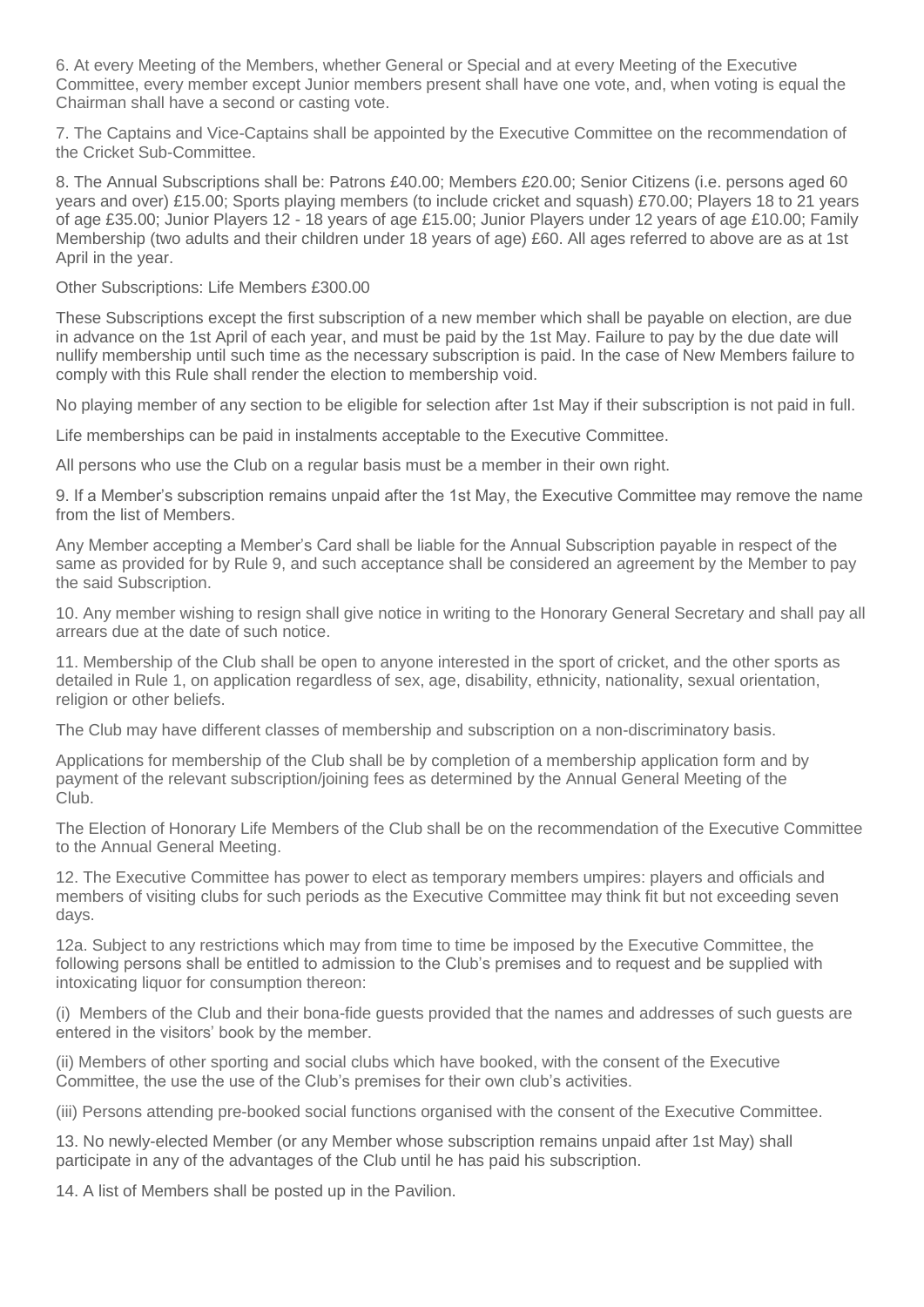15. After the election of a Member (as per Rule 11) the Hon. General Secretary shall forthwith notify to him his election, by the issue of a Membership Card and make the Rules of the Club available on the website or in hardcopy form from the club.

16. A Member introducing any visitor shall on every occasion enter his name and place of residence in a book provided for that purpose. A visitor may not be introduced to the Club on more than six occasions in one calendar year.

17. Any Member may introduce a friend to the Cricket Ground to join in the game, but not for the purpose of constant practice, nor to the prejudice of members present desirous of playing.

18. Any Member who shall wilfully destroy, damage or lose any of the Club's property must immediately replace the same, or pay the value thereof to the Treasurer, such value to be determined by the Executive Committee.

19. The Executive Committee shall have power to suspend from the list of Members of the Club any Member whose conduct shall be deemed objectionable, or who wilfully violates any of the Rules or Regulations of the Club.

20. The Club is open for the use of Members every day throughout the year, but a quorum of the Executive Committee shall order otherwise where deemed necessary. The hours during which the bar may be open for the sale of intoxicants are those permitted under the terms of the Club Premises Certificate issued by the Licensing Section of Blackpool Borough Council from time to time in force.

The Executive Committee may by resolution authorise an application to vary the hours the bars may be open for the sale of intoxicants permitted by the Club Premises Certificate by application being made to the Licensing Section of the said Local Authority and in addition, and where required by the Committee make application to the Local Authority for Temporary Event Notices in relation to authorised functions to be held within the Club.

21. At the close of each financial year the Accountants shall prepare the Accounts and Balance Sheet and for these purposes shall have access to all books and accounts of the Club. The Accountants shall review the accounts and form an opinion as to whether or not these are in accordance with the books and records of the Club and the explanations that the Accountants have obtained from the Proper Officers of the Club. The Accountants shall report their opinion to the Members of the Club in the Annual Accounts. A copy of the Accounts and the Balance Sheet with a report of the Accountants shall be posted on the Club Notice board at least 14 days before the Annual General Meeting. A copy of the Accounts and Balance Sheet can be obtained from the Honorary General Secretary from 14 days prior to the Annual General Meeting.

22. The Executive Committee may convene Special General Meetings at such time and places as they shall appoint. The Hon. General Secretary shall, upon a requisition in writing stating the objects of such meeting, signed by any 20 members of the Club, summon a Special General Meeting.

23. The above Rules may be altered at the Annual General Meeting, or at a Special General Meeting convened for the purpose. Notice, however, of any proposed alterations of any Rule or Rules must be given in writing to the Hon. General Secretary at least 28 days before such Meeting, and the Honorary General Secretary shall forward a copy of the said notice to the members four days prior to the Meeting.

24. The Annual General Meeting shall normally be held on the second Tuesday in December and shall be considered duly summoned if fourteen days' notice be given. No person shall at the Annual General Meeting be proposed for election as an officer or on the Executive Committee for the forthcoming year unless his name and address shall have been forwarded to the Honorary General Secretary seven days at least before the Annual Meeting (other than the existing members of the Executive Committee).

25. Any member of the Executive Committee failing to attend three consecutive regular meetings without submitting an apology or acceptable written explanation may be removed from the Committee at the Committee's discretion

26. Blackpool Cricket Club fully supports the principle of equal opportunities and opposes all unlawful or unfair discrimination on the grounds of gender, colour, racial origin, nationality, disability, age, creed, sexual orientation, marital status and social background.

27. (a) Any resolution to dissolve the Club can only be considered and voted upon at the Annual General Meeting or a Special General Meeting and any resolution can only be passed on a simple majority of those members attending the said meeting, and (b) in the event of a resolution to dissolve the Club being passed by the members in accordance with paragraph (a) above any assets of the Club that remain will vest in and become the property of the senior cricket club in the Borough of Blackpool or the Lancashire Cricket Board.

28. The Club has adopted the ECB's Safe Hands Policy.